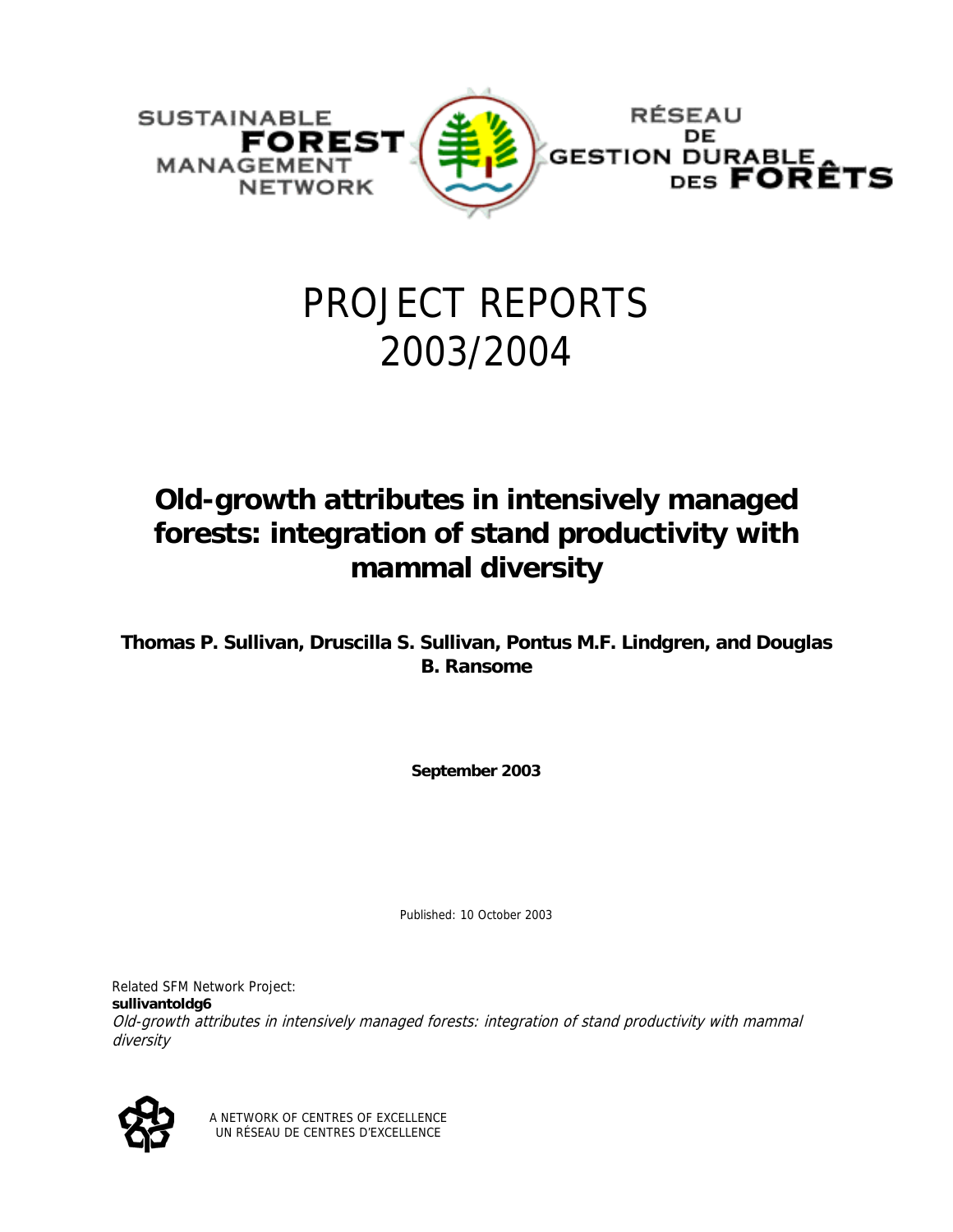### **OLD-GROWTH ATTRIBUTES IN INTENSIVELY MANAGED FORESTS: INTEGRATION OF STAND PRODUCTIVITY WITH MAMMAL DIVERSITY**

Thomas P. Sullivan<sup>1</sup>, Druscilla S. Sullivan, Pontus M.F. Lindgren, and Douglas B. Ransome

Applied Mammal Research Institute R.R. #3, Site 46, Comp 18 Summerland, B.C. V0H 1Z0 and Department of Forest Sciences 2424 Main Mall University of B.C. Vancouver, B.C. V6T 1Z4

<sup>1</sup> E-mail: **Sullivan**@telus.net

Key words: *Glaucomys sabrinus*, Lodgepole pine, Old-growth attributes, Pre-commercial thinning, Population dynamics, Small mammals, *Tamiasciurus hudsonicus*, Vegetation

Date of Submission: September 30, 2003.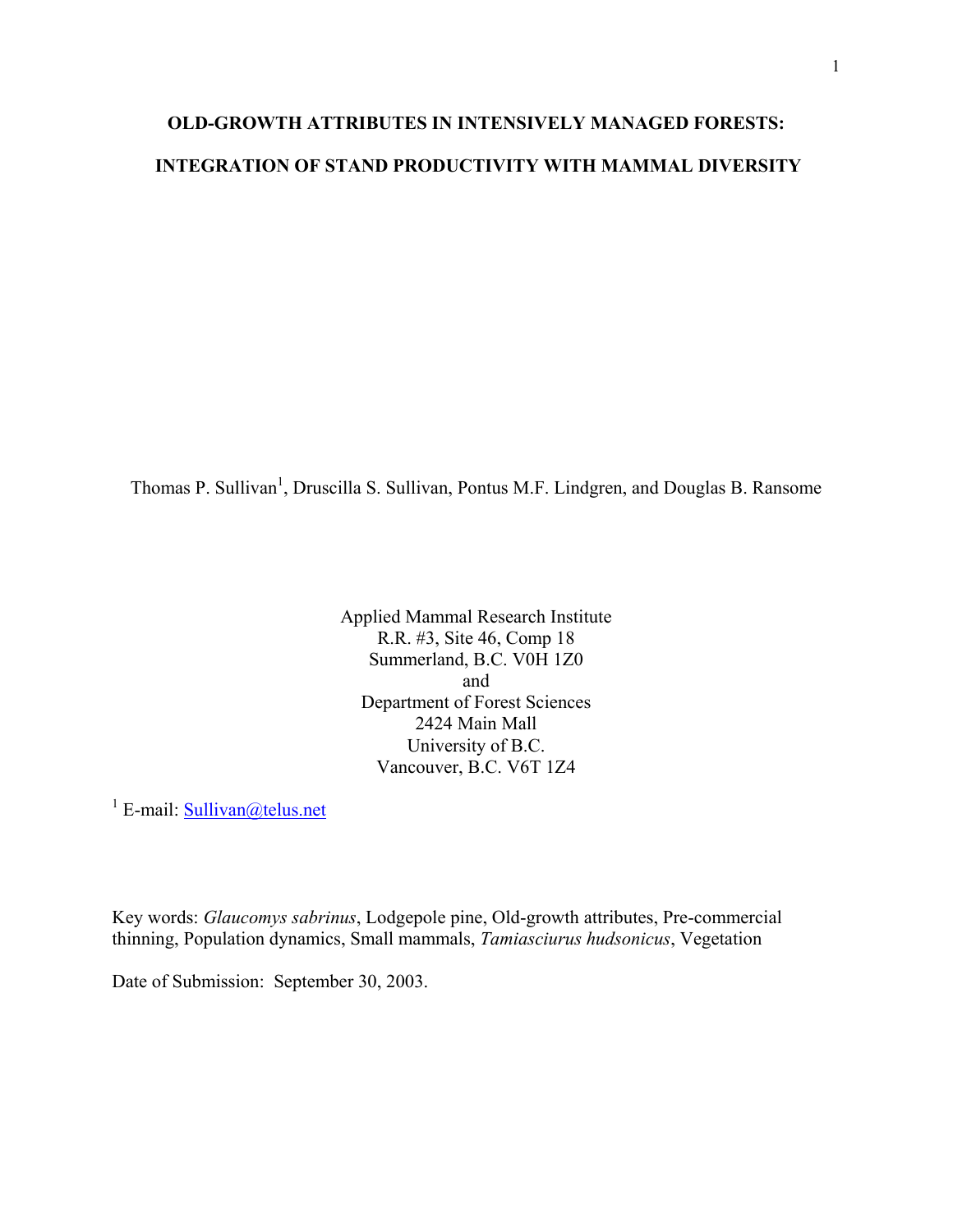#### **ABSTRACT**

Management of forested landscapes for biological diversity is a major objective across North America. Perhaps the greatest potential to diversify future forests lies in the vast areas of young second-growth stands which may be managed silviculturally to accelerate ecosystem development. Lodgepole pine (*Pinus contorta*) is the dominant tree species comprising these young forests across the interior lands of the Pacific Northwest. Heavily thinned pine stands appear to develop some old-growth structural attributes such as large diameter trees, crowns, and structurally diverse vegetative communities. Three study areas near Penticton, Kamloops,and Prince George B.C. cover three forest ecological zones and are unique in that thinning treatments were conducted at operational scales relevant to wildlife habitat and population dynamics. Each replicate study area had three stands thinned to densities of 500 (low), 1000 (medium), and 2000 (high) stems/ha in 1988, with an unthinned young pine and old-growth pine stand for comparison. Crown volume index (biomass) of herbs was highest in the thinned stands, but there was no difference among stands for shrubs and trees. Mean species richness and diversity of herbs, shrubs, and trees were similar among stands. Total species diversity of vascular plants was highest in the low- and high-density stands. Mean structural diversity, in terms of richness of height classes (or layers of vegetation), of shrubs and trees tended to be greatest in the thinned stands. Mean abundance of southern red-backed voles (*Clethrionomys gapperi*) was significantly different among stands, with highest numbers of this microtine in old-growth stands. Mean abundance of red squirrels (*Tamiasciurus hudsonicus*) was similar among stands overall, but at Penticton and Kamloops was highest in the old-growth. Northern flying squirrels (*Glaucomys sabrinus*) were at higher numbers in the high-density than unthinned or old-growth stands; and abundance of this sciurid was lowest in the low-density stands.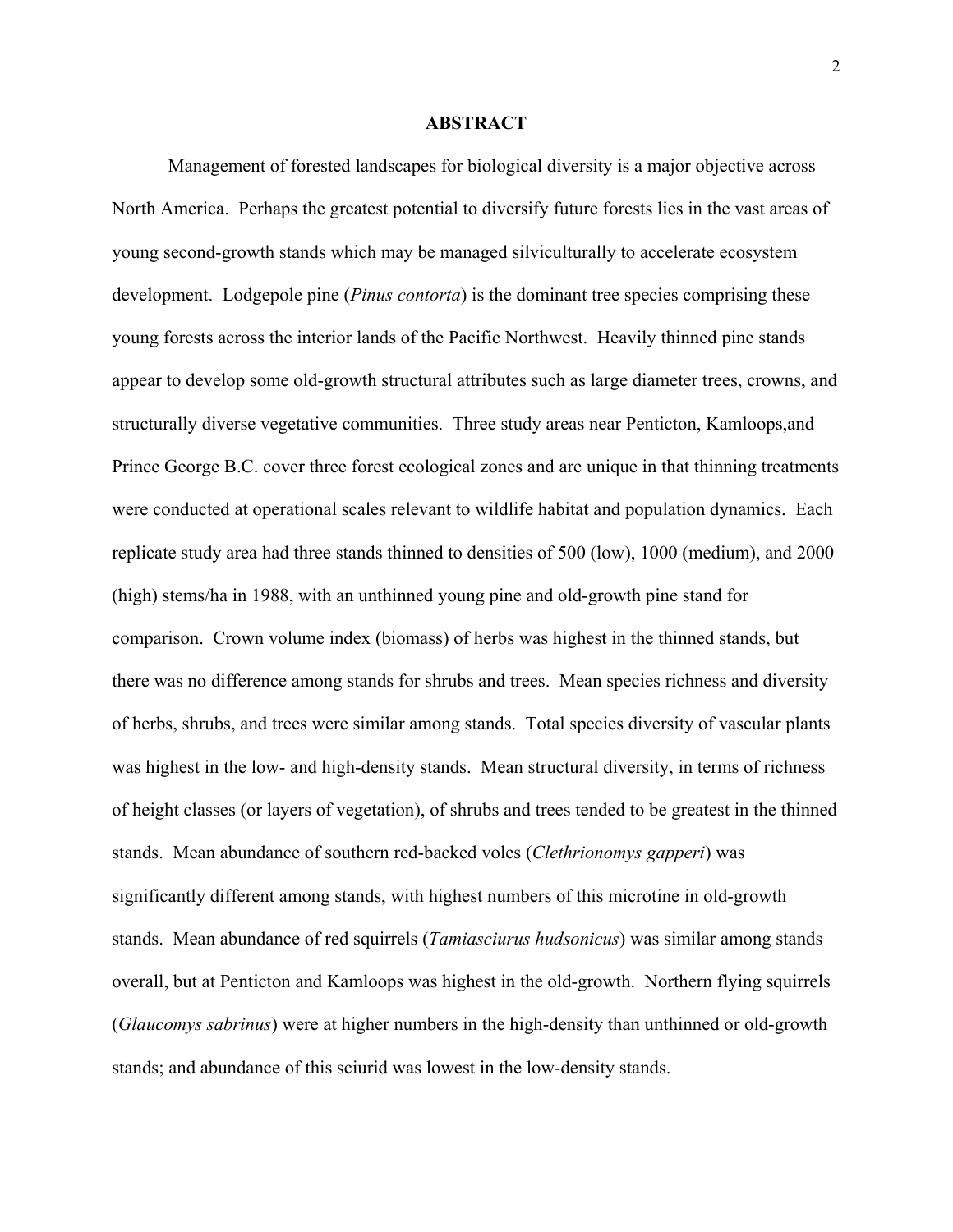#### **INTRODUCTION**

Managing and conserving forests for biological diversity has become a major objective for forested landscapes in North America and elsewhere (Carey 2000). This objective may be achieved by a combination of practices that provide a variety of forest successional stages (including old-growth), tree species, and stand structures in a mosaic of habitats across a landscape (Hunter 1990). Perhaps the greatest opportunity to diversify forests for the future lies in the vast areas of young second-growth stands which are amenable to silvicultural practices to accelerate ecosystem development (Carey and Curtis 1996; Hayes et al. 1997). As discussed by Hayes et al. (1997), most young seral stands are structurally simple with a single canopy layer, limited number of tree species, relatively little understory vegetation, and variable numbers of standing or fallen dead trees. Young lodgepole pine forests are a classic example of stands with these attributes. A silvicultural practice which could help diversify these simple stands and contribute to both volume and quality increases in wood fiber is the use of precommercial thinning or stand density management (Johnstone 1985).

The abundance and diversity of small mammal communities may provide measures of the integrity of ecosystem function within temperate coniferous forests (Aubry et al. 1991; Carey and Johnson 1995; Carey et al. 1999; Sullivan et al. 2000). These roles include distribution of beneficial mycorrhizal fungi , consumption of invertebrates, aeration of soil and distribution of nutrients, consumption of plants, seeds, lichen, and fungi, and prey for a wide variety of avian, reptilian, and mammalian predators. Thus, small mammals, as a group, may serve as indicators of change in forest structure.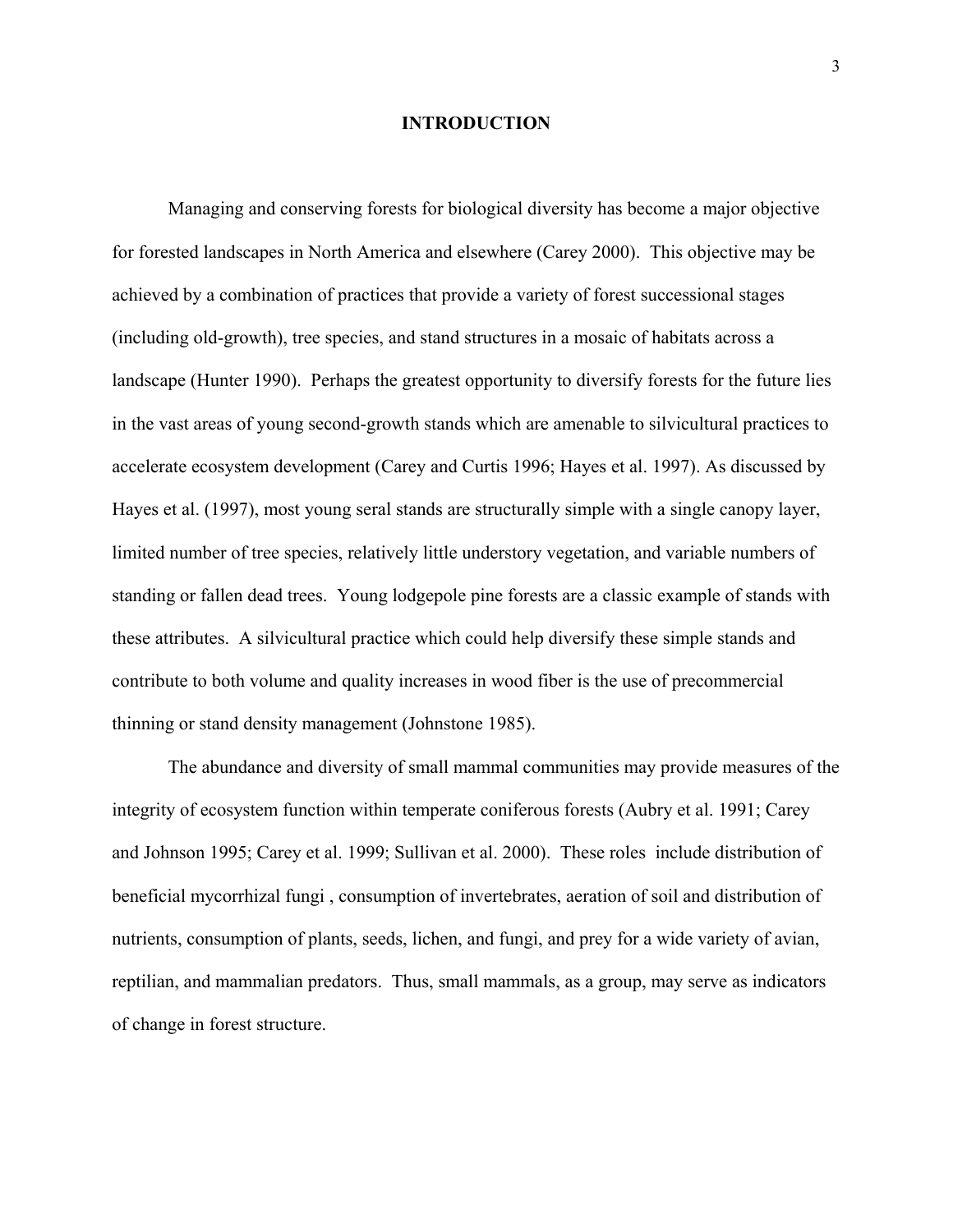In an investigation of pre-commercially thinned stands at 10 years post-thinning, heavily thinned lodgepole pine stands appear to develop some old-growth structural attributes such as large diameter trees, crowns, and structurally diverse vegetative communities (Sullivan et al. 2001). Forest floor small mammal communities seemed to reflect the compositional and structural diversity of these managed stands (Sullivan et al. 2001). However, what is the response of those mammal species which may act as ecological indicators of old-growth structural features? Examples of these species are the southern red-backed vole (*Clethrionomys gapperi*) on the forest floor and the red squirrel (*Tamiasciurus hudsonicus*), and northern flying squirrel (*Glaucomys sabrinus*) in the forest canopy. Both flying squirrels (Carey 1995) and redbacked voles feed primarily on hypogeous fungi in older stands, and act as prey species for predators such as goshawks and marten. If these mammals can use old-growth structural attributes that develop in young stands, there are clear implications for old-growth dependent wildlife. In addition, stand productivity will be enhanced in terms of fiber production and this relationship may have considerable significance to the harvesting of old-growth forests and annual allowable cut levels.

Thus, this study was designed to determine the population responses of red-backed voles, red squirrels, and flying squirrels to low, medium, and high densities of lodgepole pine compared with unthinned young pine and old-growth pine. Specific hypotheses, phrased as predictions, were that development of old-growth structural attributes in thinned stands: (1) will be enhanced in the heavily than lightly thinned stands; (2) will provide suitable habitat for red-backed voles, red squirrels*,* and northern flying squirrels as determined by population dynamics; and (3) diversity of forest floor small mammals in heavily thinned stands will be comparable to that in old-growth forest.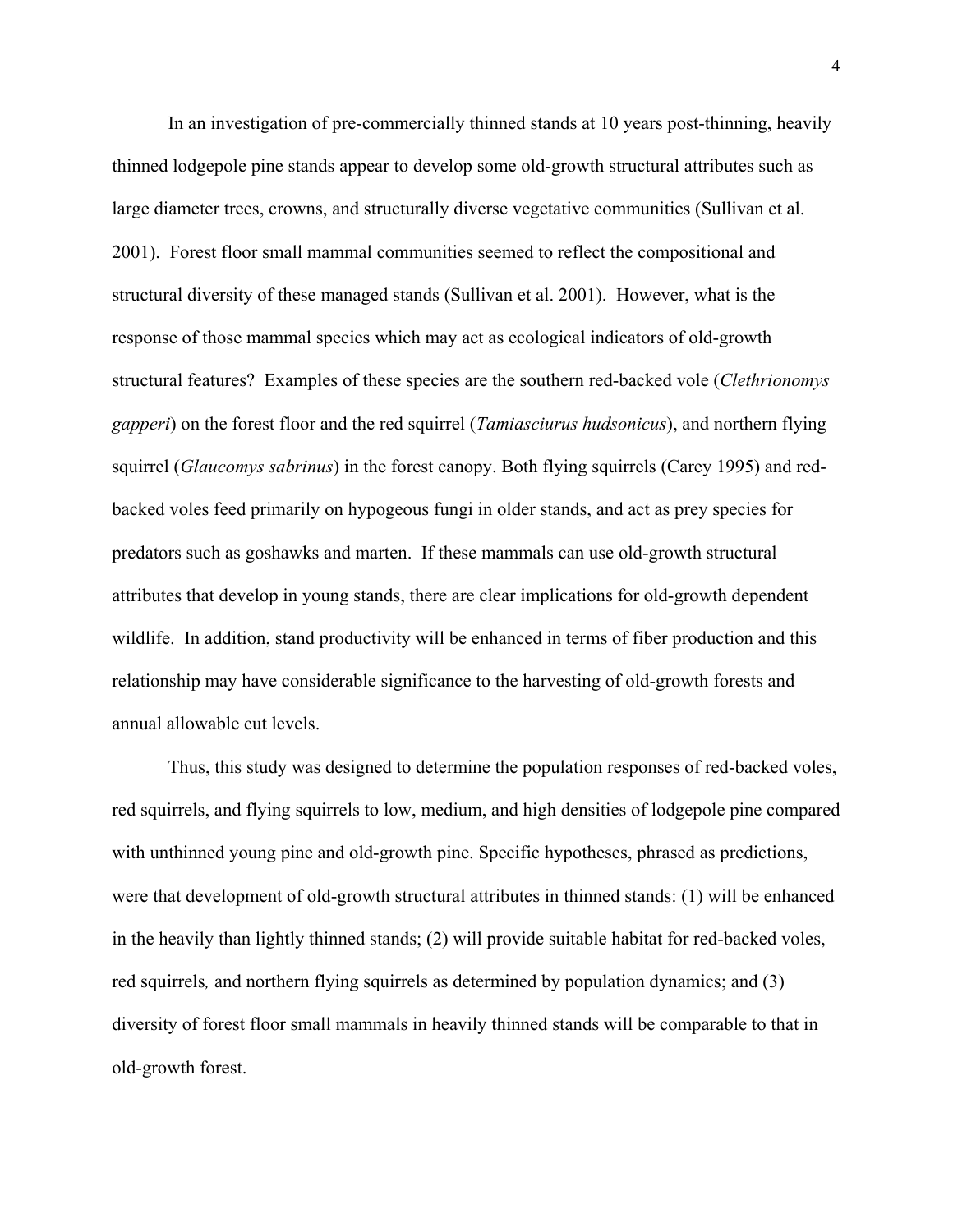#### **STUDY AREAS AND METHODS**

Three study areas acted as regional replicates in three different ecological zones: Penticton Creek (Interior Douglas-fir), Kamloops (Montane Spruce), and Prince George (Subboreal Spruce). At each area, three stands were thinned to densities of 500 (low), 1000 (medium), and 2000 (high) stems/ha in 1988, with an unthinned young pine and old-growth pine stand for comparison. All installations were at operational scales relevant to population dynamics and habitat measurements. The three small mammal species were live-trapped intensively from May to October 2000, 2001, and 2002 in all stands. Stand structure (herb, shrub, and tree layers) was sampled in all stands. Statistical analysis used ANOVA and comparison of means with 95% confidence intervals.

#### **RESULTS**

#### Understory Vegetation

A total of 53 species of herbs, 27 species of shrubs, and 7 species of trees were sampled in this study. Mean total crown volume index of herbs was significantly different among treatment stands over the 3-year period 2000-2002. The thinned stands had a higher crown volume index of herbs than that of either of the unthinned or old-growth stands. Prominent herb species in these stands included fireweed (*Epilobium angustifolium*), grasses, Arctic lupine (*Lupinus arcticus*), wild strawberry (*Fragaria virginiana*), heart-leaved arnica (*Arnica cordifolia*), white-flowered hawkweed (*Hieracium albiflorum*), showy aster (*Aster conspicuus*), bunchberry (*Cornus canadensis*), and one-sided wintergreen (*Orthilia secunda*).

Mean total crown volume index of mosses was highest in the old-growth stands with no difference among the other four stands. Abundance of terrestrial lichens was similar among stands.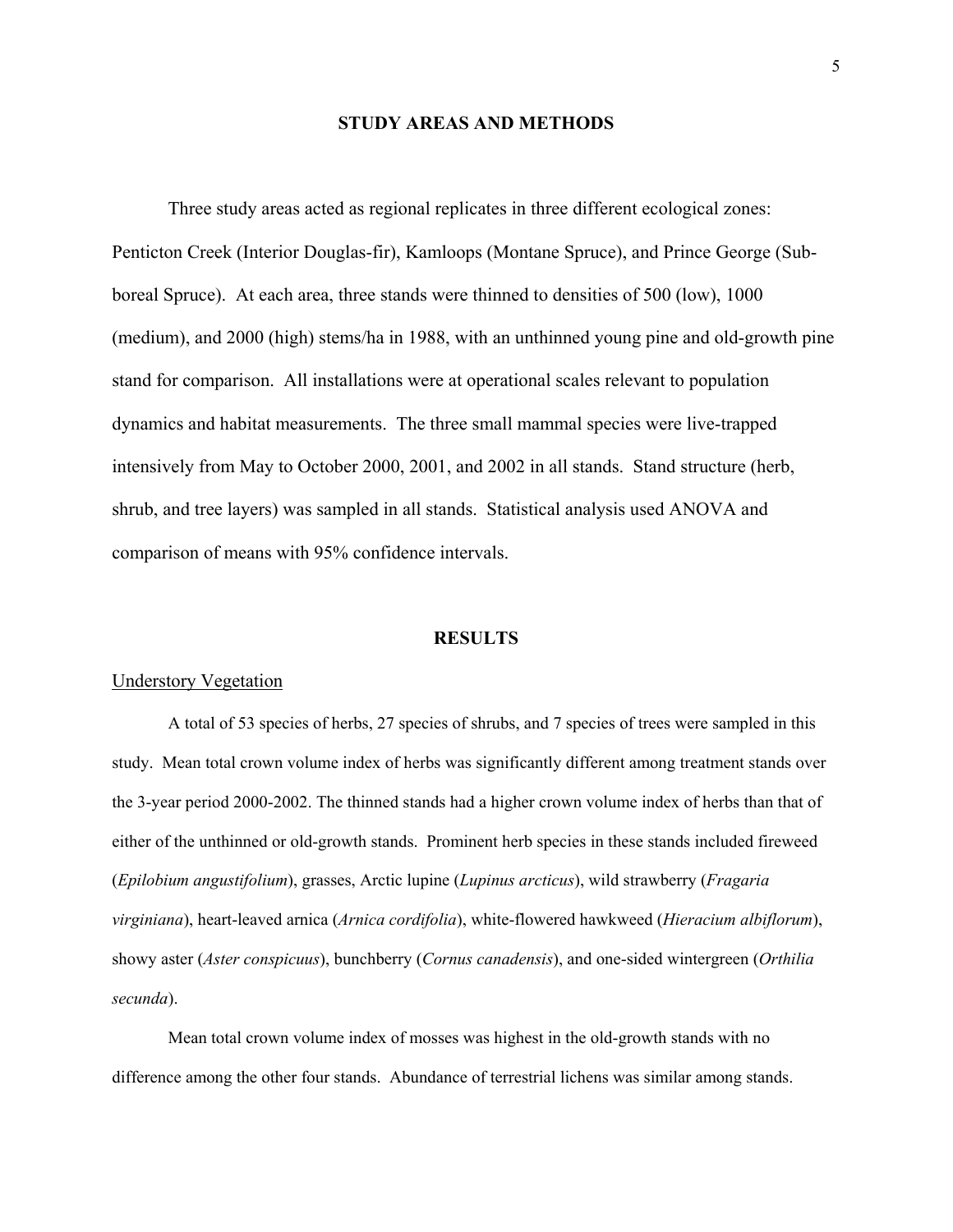Mean total crown volume index of shrubs was similar among stands over the three years. However, shrub volume  $(m^3/0.01$  ha) appeared lowest in the old-growth stand averaging 11.16. Mean crown volume index ranged from  $37.09$  to  $72.19 \text{ m}^3/0.01$  ha in the four stands of young lodgepole pine. Shrub layers in these stands were composed primarily of Sitka alder (*Alnus sinuata*), twinflower (*Linnaea borealis*), willow (*Salix* spp.), wild rose (*Rosa* sp.), black twinberry (*Lonicera involucrata*), and various species of *Vaccinium*.

Mean total crown volume index of deciduous and coniferous trees was similar among stands in 2000 to 2002. This index of tree biomass followed a predictable trend from a higher volume in the unthinned stands to a lower volume in the low-density stands. Prominent trees, in addition to lodgepole pine, included aspen, interior spruce, Douglas-fir, and subalpine fir.

#### Species and Structural Diversity

Mean species richness and diversity of herbs, shrubs, and trees were similar among treatment stands. However, total species richness and diversity of vascular plants appeared high in the low-density and high-density stands. Mean structural richness of shrubs was significantly different among stands with the old-growth stands having fewer shrub layers than any of the four young pine stands. Richness of tree layers (both deciduous and coniferous species based on crown volume index) was significantly different among stands with the low-density and old-growth stands having the highest number of tree layers. Although mean total structural diversity of all vegetation was similar among treatment stands for the combined layers of herbs, shrubs, and trees, a pattern of higher structural diversity in the heavily thinned stands was apparent.

#### Abundance of Forest Floor Small Mammals

A total of 1,116 individual red-backed voles was captured during 2000 to 2002. Overall mean abundance of red-backed voles per ha was similar among stands. However, based on mean abundance and 95% confidence intervals, numbers of red-backed voles were higher in the old-growth than other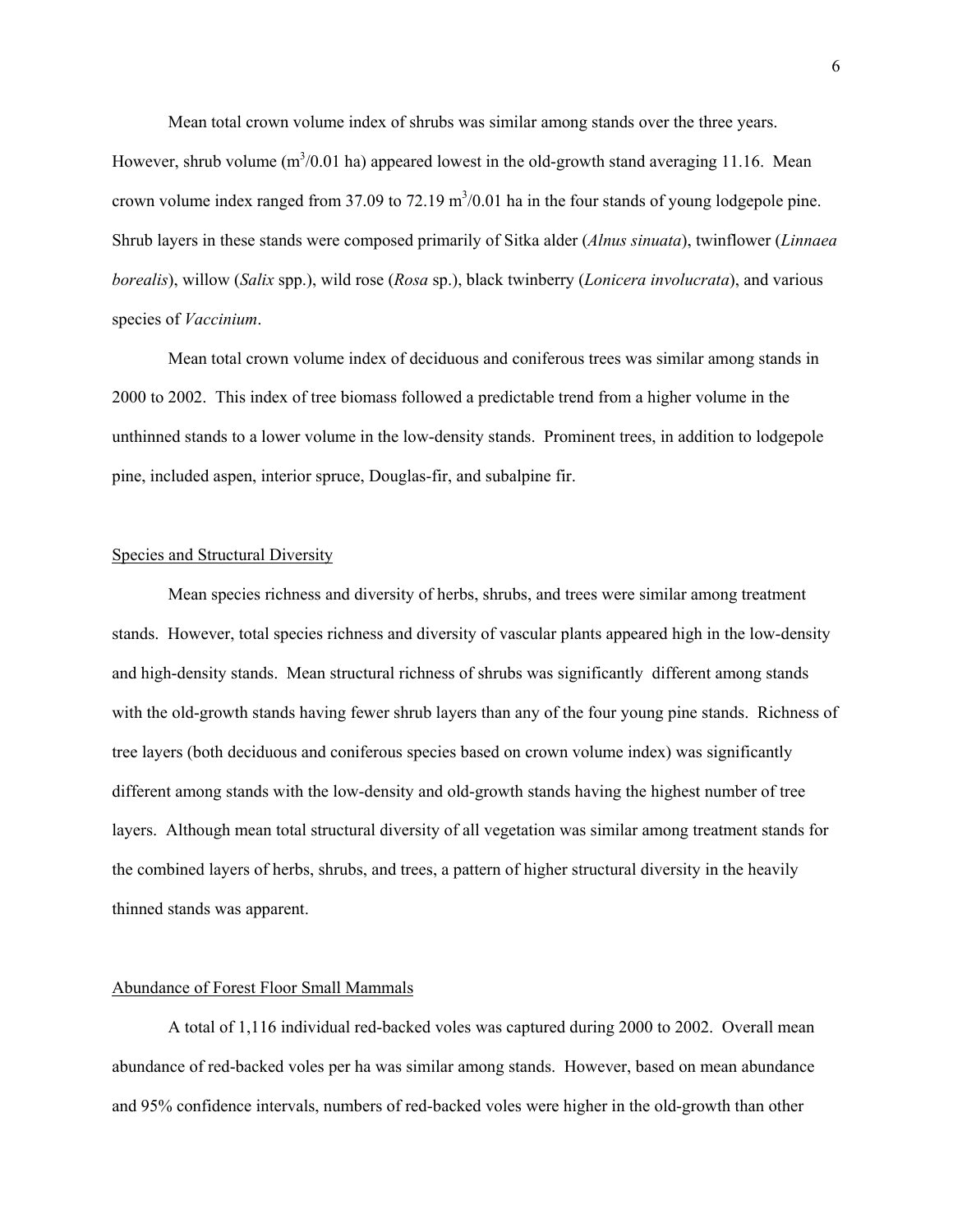stands at Penticton, and higher in the old-growth than low-, medium-density, and unthinned stands at Kamloops. Mean numbers of red-backed voles were similar in all stands at Prince George.

#### Species Diversity of Forest Floor Small Mammals

Mean total abundance of forest floor small mammals was similar among stands. Mean species richness and diversity also followed this pattern. Species diversity of small mammals appeared highest in the low- and medium-density stands.

#### Abundance of Arboreal Small Mammals

A total of 587 individual red squirrels was captured during the study. Mean abundance of red squirrels per 9 ha was similar among stands. However, their abundance among treatment stands varied between sites. Red squirrels were at similar numbers among stands in Prince George, while at Penticton there were greater numbers of red squirrels in the old-growth stands than in the other stands. Mean abundance of red squirrels ranged from 0.40 to 23.38 individuals per 9-ha study site.

A total of 187 individual flying squirrels was captured during the study. Mean abundance of flying squirrels per 9 ha was significantly different among stands. Overall, numbers of flying squirrels were lowest in the low-density and unthinned stands and higher in the high-density than medium-density or old-growth stands. This same pattern was evident in the analysis of flying squirrel numbers at each study area. Mean abundance of flying squirrels ranged from 0.27 to 6.00 individuals per 9-ha study site.

#### **DISCUSSION AND MANAGEMENT IMPLICATIONS**

 A new paradigm in forest management is managing second-growth forests to accelerate the development of structural characteristics associated with late-seral forests. A key uncertainty is whether those wildlife species associated with these structural characteristics will respond positively to their development in thinned, young seral forests. Our results showed that population dynamics of northern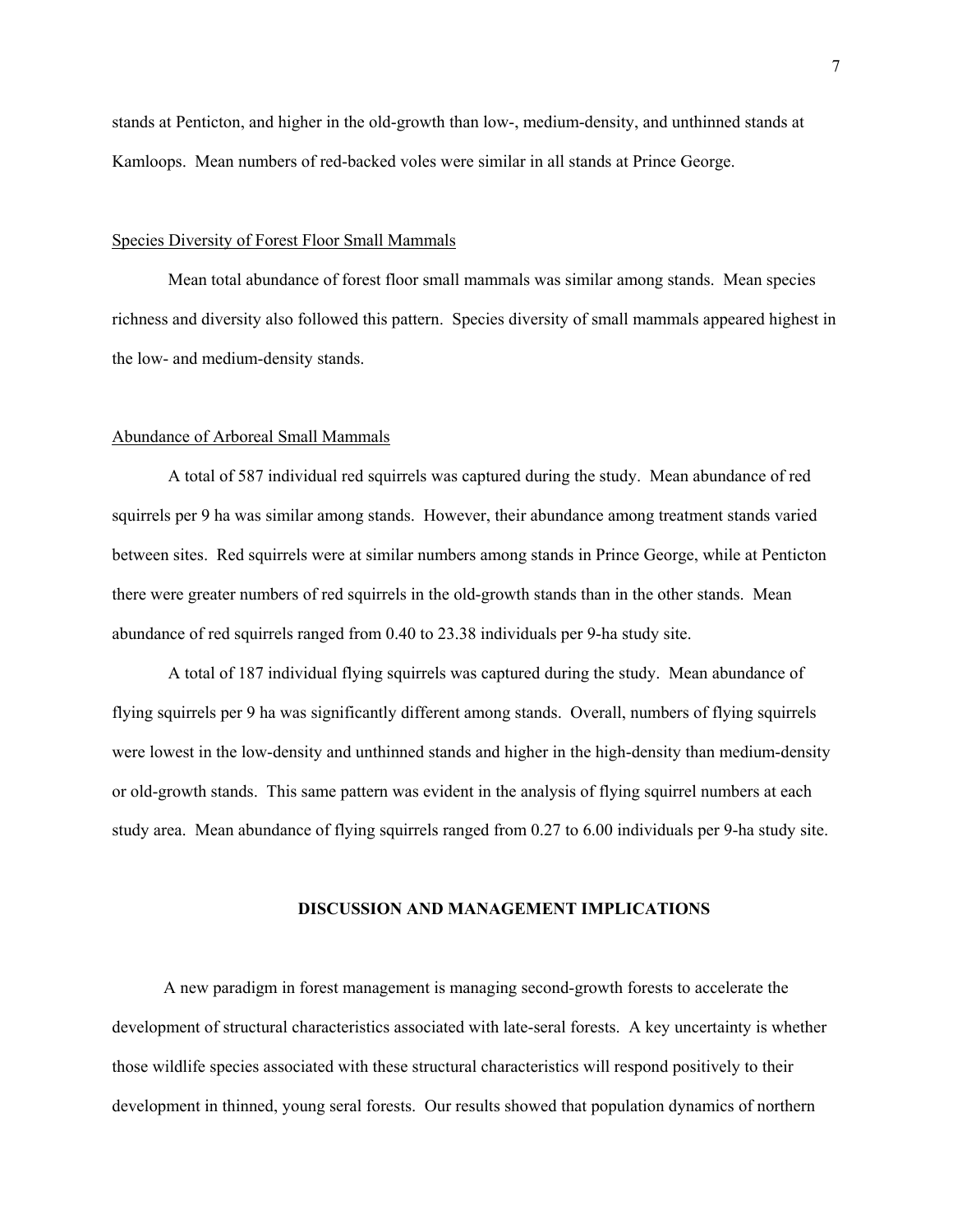flying squirrels and red squirrels would be enhanced in young thinned stands to levels recorded in oldgrowth forests. In fact, habitat quality for flying squirrels, based on abundance and population dynamics, in high-density, pre-commercially thinned stands exceeded that in old-growth stands.

Our results also supported the hypothesis that abundance and diversity of forest-floor small mammals and the demographic attributes of red-backed vole populations would be enhanced in young thinned stands to levels recorded in old-growth forest. The late successional forest species, such as the red-backed vole, dominated the small-mammal communities with the early successional generalist species such as the deer mouse (*P. maniculatus)* and northwestern chipmunk (*T. amoenus)* being less prevalent in our treatment stands than recorded in an earlier study (Sullivan et al., 2001). This change in relative species composition likely balanced abundance and diversity attributes in these small mammal communities across the stand types. Our overall study represents a 15-year vision of the results of precommercial thinning of young lodgepole pine stands to a range of densities and comparing the relatively long-term responses to those in unthinned and old-growth stands. The three study areas, in three different ecological zones, acted as regional replicates thereby extending our inferences on responses of forestfloor small mammals to lodgepole pine stands across the interior of British Columbia.

The results of our study suggest that abundance and diversity of forest-floor small mammals will be similar among thinned and unthinned stands of young lodgepole pine and old-growth forests at 12- to 14-years after thinning. Inherent in this community similarity will be comparable productivity of redbacked vole populations, at least in terms of reproduction, recruitment, and survival among stands. Abundance of red-backed voles should also be reasonably similar among stands except in years of high numbers. This latter difference will likely decline with time as the heavily thinned stands approach structural and compositional similarity to old-growth forest. Thus, appropriate thinning regimes that provide a variety of stand structures, either within (variable-density thinning) or between stand treatments (conventional thinning) should help manage for plant and animal diversity across forest landscapes. Oldgrowth attributes may be produced in perhaps decades in intensively managed young stands rather than waiting centuries with the alternative of no management intervention. This relationship has clear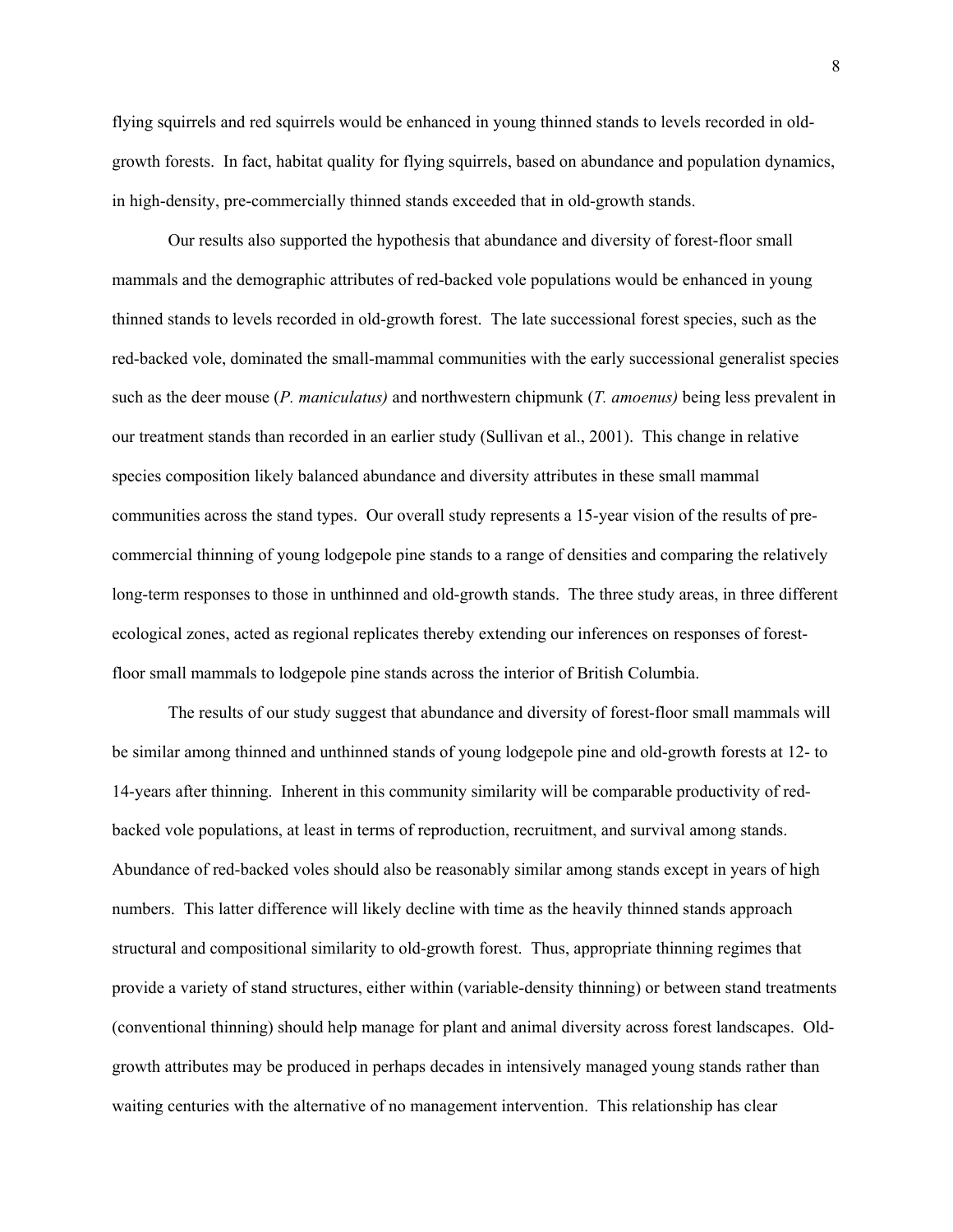implications for sustainable management and landscape diversity, annual allowable cut levels, and related harvest schedules and plans.

#### **Acknowledgements**

We thank Weyerhaeuser Company Limited, Canadian Forest Products Limited (Grande-Prairie, Alberta), L & M Lumber Ltd., and the Sustainable Forest Management Network, University of Alberta for financial support, and H. Sullivan for assistance with fieldwork.

#### **REFERENCES**

- Aubry, K. B., M. J. Crites, and S. D. West. 1991. Regional patterns of small mammal abundance and community composition in Oregon and Washington. Pages 285-294 *in* Wildlife and Vegetation of Unmanaged Douglas-Fir Forests. USDA Forest Service, Pacific Northwest Research Station, General Technical Report PNW-GTR-285.
- Carey, A. B. 1995. Sciurids in Pacific Northwest managed and old-growth forests. Ecol. Applica. **5**:649-661.
- Carey, A. B. 2000. Effects of new forest management strategies on squirrel populations. Ecol. Applica. **10**:248-257.
- Carey, A. B., and R. O. Curtis. 1996. Conservation of biodiversity: a useful paradigm for forest ecosystem management. Wildl. Soc. Bull. **24**:610-620.
- Carey, A. B., and M. L. Johnson. 1995. Small mammals in managed, naturally young, and old-growth forests. Ecol. Applica. **5**:336-352.
- Carey, A. B., J. Kershner, B. Biswell, and L. D. DeToledo. 1999. Ecological scale and forest development: squirrels, dietary fungi, and vascular plants in managed and unmanaged forests. Wildl. Monogr. No. 142.
- Hayes, J. P., S. S. Chan, W. H. Emmingham, J. C. Tappeiner, L. D. Kellogg, and J. D. Bailey. 1997. Wildlife response to thinning young forests in the Pacific Northwest. J. For. **95**:28-33.